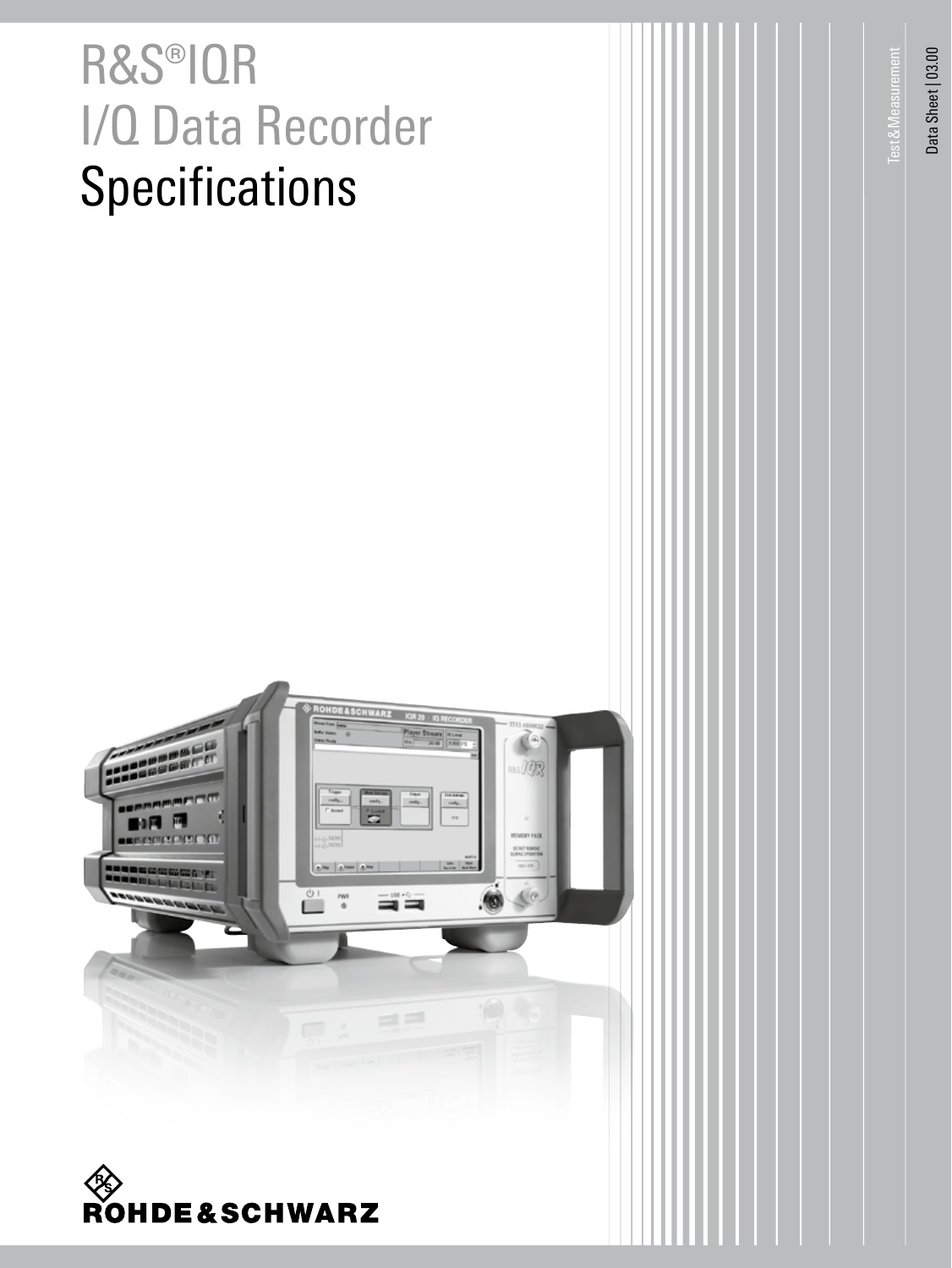# **Definitions**

#### **General**

Product data applies under the following conditions:

- Three hours storage at ambient temperature followed by 30 minutes warm-up operation
- Specified environmental conditions met
- Recommended calibration interval adhered to
- All internal automatic adjustments performed, if applicable

#### **Specifications with limits**

Represent warranted product performance by means of a range of values for the specified parameter. These specifications are marked with limiting symbols such as <, ≤, >, ≥, ±, or descriptions such as maximum, limit of, minimum. Compliance is ensured by testing or is derived from the design. Test limits are narrowed by guard bands to take into account measurement uncertainties, drift and aging, if applicable.



#### **Specifications without limits**

Represent warranted product performance for the specified parameter. These specifications are not specially marked and represent values with no or negligible deviations from the given value (e.g. dimensions or resolution of a setting parameter). Compliance is ensured by design.

#### **Typical data (typ.)**

Characterizes product performance by means of representative information for the given parameter. When marked with <, > or as a range, it represents the performance met by approximately 80 % of the instruments at production time. Otherwise, it represents the mean value.

#### **Nominal values (nom.)**

Characterize product performance by means of a representative value for the given parameter (e.g. nominal impedance). In contrast to typical data, a statistical evaluation does not take place and the parameter is not tested during production.

#### **Measured values (meas.)**

Characterize expected product performance by means of measurement results gained from individual samples.

#### **Uncertainties**

Represent limits of measurement uncertainty for a given measurand. Uncertainty is defined with a coverage factor of 2 and has been calculated in line with the rules of the Guide to the Expression of Uncertainty in Measurement (GUM), taking into account environmental conditions, aging, wear and tear.

Typical data as well as nominal and measured values are not warranted by Rohde & Schwarz.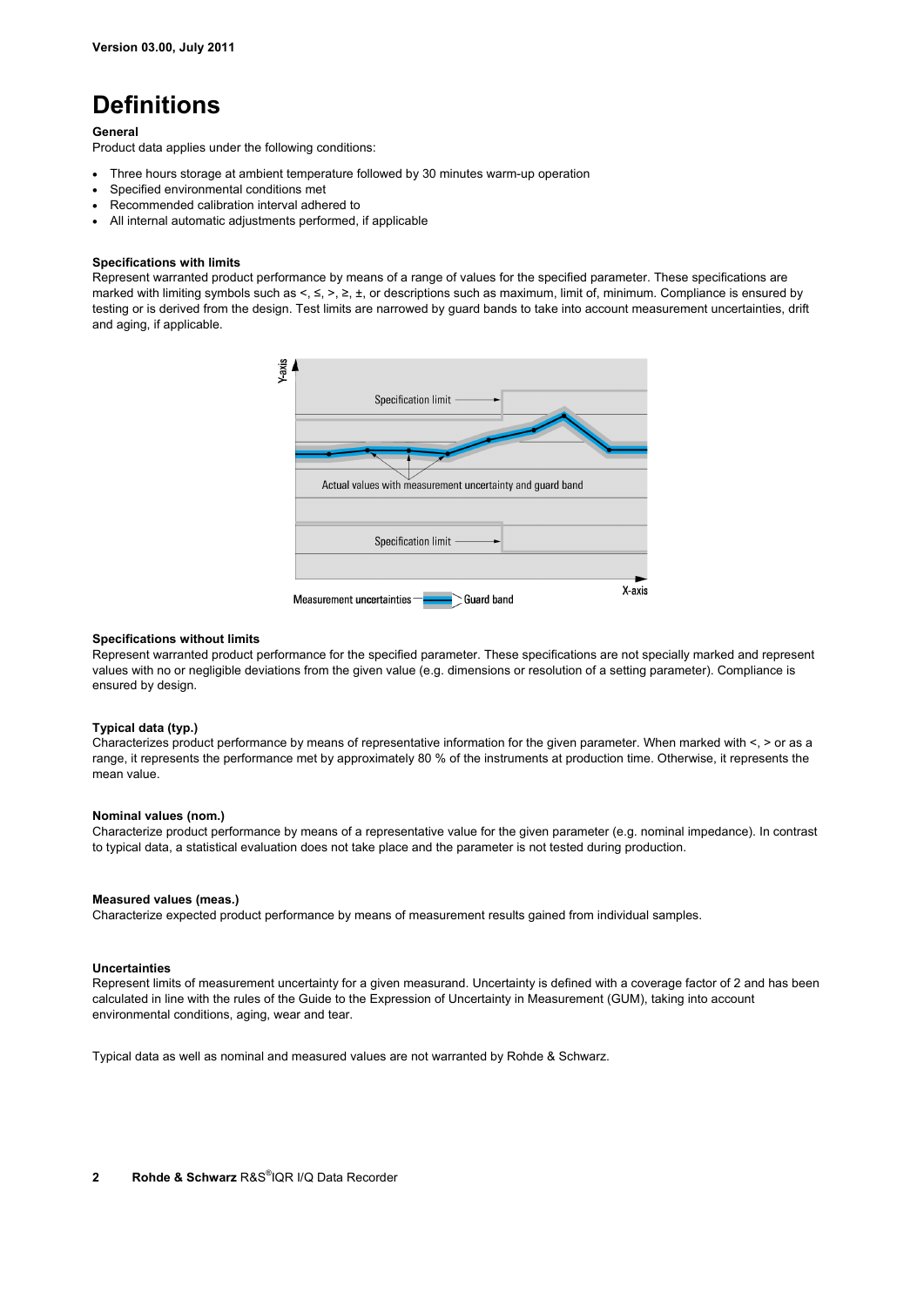# **Signal interfaces**

| DIG IQ IN/OUT                  | interface for connecting the<br>Rohde & Schwarz instrument | in line with Rohde & Schwarz standard for<br>digital I/Q interface $1$ , version 1.0 |
|--------------------------------|------------------------------------------------------------|--------------------------------------------------------------------------------------|
|                                | use of either digital input or digital output              | $1 \times IN. 1 \times OUT$                                                          |
|                                | (no simultaneous operation of input and                    | (I/Q data, control signals, interface clock)                                         |
|                                | output)                                                    |                                                                                      |
|                                | logic level                                                | <b>LVDS</b>                                                                          |
|                                | connector                                                  | 26-pin MDR                                                                           |
|                                | clock rate IN                                              | 66 MHz to 100 MHz                                                                    |
|                                | clock rate OUT                                             | 100 MHz                                                                              |
| Control signals I/O 1 to I/O 8 | programmable I/O for trigger                               | $8(2 \times$ groups of 4 $I/O$ )                                                     |
|                                | logic level output                                         | 0 V to 3.3 V                                                                         |
|                                | logic level input                                          | 0 V to 3.3 V; threshold and 50 $\Omega$ termination                                  |
|                                |                                                            | can be programmed for each group                                                     |
|                                | connectors                                                 | <b>BNC</b> female                                                                    |
| 10 MHz reference clock         | input connector                                            | <b>BNC</b> female                                                                    |
|                                | output connector                                           | <b>BNC</b> female                                                                    |

# **R&S®Digital I/Q Interface**

| Data rate         | R&S <sup>®</sup> IQR20              | up to 80 Mbyte/s              |
|-------------------|-------------------------------------|-------------------------------|
|                   | <b>R&amp;S®IQR100</b>               | up to 270 Mbyte/s             |
| <b>DIG IQ IN</b>  |                                     |                               |
| Interface         | direction                           | input                         |
|                   | connector                           | 26-pin MDR                    |
|                   | level                               | <b>LVDS</b>                   |
| Standard protocol | R&S <sup>®</sup> IQR100 sample rate | 1 ksample/s to 66 Msample/s   |
|                   | R&S <sup>®</sup> IQR20 sample rate  | 1 ksample/s to 20 Msample/s   |
|                   | resolution                          | 16 bit for I and 16 bit for Q |
|                   | general-purpose signals             | unused                        |
| Transfer modes    | enable mode                         | supported                     |
| DIG IQ OUT        |                                     |                               |
| Interface         | direction                           | output                        |
|                   | connector                           | 26-pin MDR                    |
|                   | level                               | <b>LVDS</b>                   |
| Standard protocol | R&S <sup>®</sup> IQR100 sample rate | 1 ksample/s to 66 Msample/s   |
|                   | R&S <sup>®</sup> IQR20 sample rate  | 1 ksample/s to 20 Msample/s   |
|                   | resolution                          | 16 bit for I and 16 bit for Q |
|                   | general-purpose signals             | unused                        |
| Transfer modes    | enable mode                         | supported                     |
|                   | resampling at DIG IQ IN             | supported                     |

### **Trigger**

-

| Start trigger modes     | manual, LAN, external BNC, timer,     | single, continuous <sup>2</sup> , retrigger |
|-------------------------|---------------------------------------|---------------------------------------------|
|                         | I/O level                             |                                             |
| Stop trigger modes      | manual, LAN, external BNC, timer      | single                                      |
| External trigger source | any control signal on I/O 1 to I/O 8; | 1 $\times$ start, 1 $\times$ stop           |
|                         | programmable slope, level, polarity   |                                             |

### **Reference clocks**

| Reference clock           |                | internal or external       |
|---------------------------|----------------|----------------------------|
| Internal reference source | frequency      | 10 MHz $\pm$ 10 ppm        |
| Reference input           | frequency      | 10 MHz                     |
|                           | impedance      | 50 $\Omega$                |
|                           | required level | $> 0$ dBm into 50 $\Omega$ |
| Reference output          | level          | $> 0$ dBm                  |

<sup>1</sup> R&S®Digital I/Q Interface for the transmission of digital I/Q data. It is supported by a wide range of instruments (signal generators, signal analyzers, communications testers and receivers).

 $2^2$  Only for player (depending on firmware version).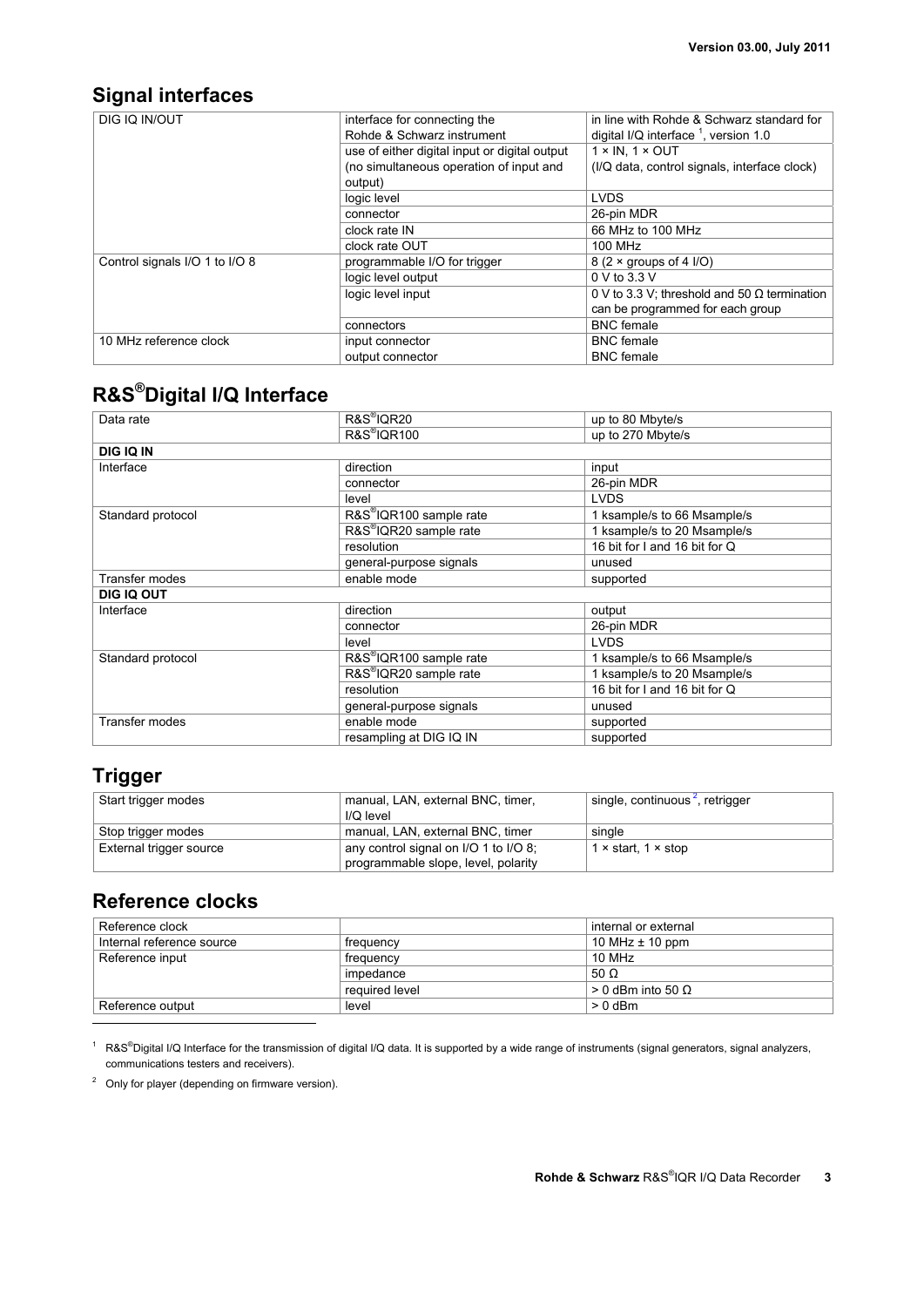#### **Version 03.00, July 2011**

### **Mass memory**

| Type of memory | operating system and special data files | 8 Gbyte, SSD <sup>3</sup> , included   |
|----------------|-----------------------------------------|----------------------------------------|
|                | ARB generator                           | 1 Gbyte, solid-state memory, included  |
|                | I/Q data                                | 1 × removable memory pack with HDDs or |
|                |                                         | SSDs $3.2 \times$ SATA disk, 2.5"      |



*Relationship between I/Q data rate and recording/streaming time.* 

#### **Lifespan example:**

<u>.</u>

 $3$  Lifespan and data retention time of a NAND Flash SSD typically depend on the number of write cycles, the temperature and the write method.

The SSDs used in the R&S®IQR-B110 storage module have a write volume of up to 2000 Tbyte. When this value is reached, the SSD enters a readonly mode to ensure data retention. Depending on the operating and storage temperatures, the data retention period decreases over the SSD lifespan from several years to a guaranteed value of over 60 days.

A lifespan of 2 years is obtained with a daily write volume of 2.7 Tbyte (SSD is read and backed up 2.7 times). This corresponds to 9.3 hours write time per day at a sample rate of 20 Msample/s.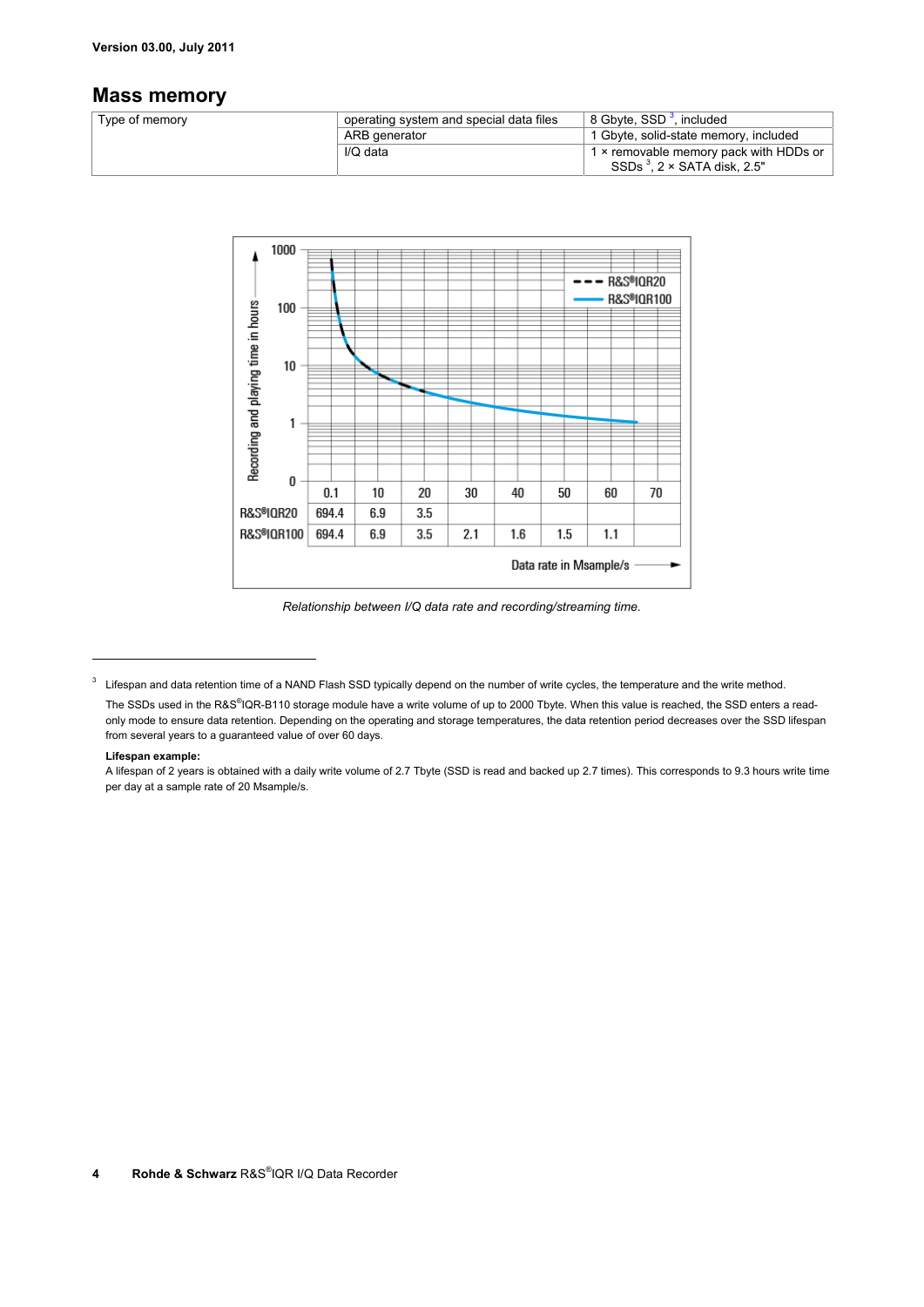# **General data**

| <b>Environmental conditions</b> |                                      |                                                                    |  |
|---------------------------------|--------------------------------------|--------------------------------------------------------------------|--|
| Temperature                     | operating temperature range          | $0 °C$ to +50 $°C$                                                 |  |
|                                 | storage temperature range            | $-20$ °C to +70 °C                                                 |  |
| Humidity                        |                                      | 85 % rel. humidity, without condensation                           |  |
| Damp heat                       |                                      | in line with EN 60068-2-30.                                        |  |
|                                 |                                      | 85 % rel. humidity, cyclic test at +40 °C                          |  |
| <b>Mechanical resistance</b>    |                                      |                                                                    |  |
| Vibration                       | sinusoidal                           | in line with EN 60068-2-6.                                         |  |
|                                 |                                      | 5 Hz to 150 Hz, 0.15 mm amplitude const.,                          |  |
|                                 |                                      | 55 Hz to 150 Hz, 0.5 g const.                                      |  |
|                                 | random                               |                                                                    |  |
|                                 | R&S®IQR20 and R&S®IQR100 non-        | in line with EN 60068-2-64.                                        |  |
|                                 | operating and operating mode without | 10 Hz to 300 Hz, acceleration 1.9 g (RMS),                         |  |
|                                 | removable memory packs               | 300 Hz to 500 Hz, acceleration 1.2 g (RMS)                         |  |
|                                 | R&S®IQR20 and R&S®IQR100             |                                                                    |  |
|                                 | operating mode with SSD memory       |                                                                    |  |
|                                 | packs (R&S®IQR-B1xx)                 |                                                                    |  |
|                                 | R&S®IQR20 and R&S®IQR100             | limited by HDD <sup>4</sup>                                        |  |
|                                 | operating mode with HDD memory       | (ideal for stationary use)                                         |  |
|                                 | packs (R&S®IQR-B0xx)                 |                                                                    |  |
| Shock                           |                                      | in line with MIL-STD-810, method 516.4,                            |  |
|                                 |                                      | procedure I, 40 g shock spectrum                                   |  |
| Power supply                    |                                      |                                                                    |  |
| Nominal voltage                 |                                      | 100 V to 240 V AC (± 10 %)                                         |  |
| Nominal frequency               |                                      | 50 Hz to 60 Hz/400 Hz (± 5 %)                                      |  |
| Nominal current                 |                                      | 2.5 A to 1.1 A                                                     |  |
| Power consumption               | configuration-dependent              | 60 W to 100 W (typ.)                                               |  |
| <b>Dimensions</b>               | $W \times H \times D$ , overall      | 249.5 mm × 150 mm × 401 mm                                         |  |
|                                 |                                      | $(9.82 \text{ in} \times 5.91 \text{ in} \times 15.79 \text{ in})$ |  |
|                                 | in case of rackmounting              | 1/2 19", 3 HU, depth 350 mm (13.78 in)                             |  |
| Weight                          |                                      | 6.6 kg (14.55 lb)                                                  |  |

| <b>Product conformity</b>     |                                      |                                                                                                                                    |  |
|-------------------------------|--------------------------------------|------------------------------------------------------------------------------------------------------------------------------------|--|
| Electromagnetic compatibility | EU: EMC Directive 2004/108/EC        | in line with<br>EN 61326-1 (industrial environment)<br>EN 61326-2-1<br>EN 55011 (group 1, class A)<br>EN 61000-3-2<br>EN 61000-3-3 |  |
| Electrical safety             | EU: Low Voltage Directive 2006/95/EC | in line with<br>EN 61010-1<br>VDE safety approval: GS mark                                                                         |  |
|                               | USA and Canada                       | in line with<br>UL 61010-1 (2nd edition)<br>CAN C22.2 No. 61010.1-04<br>CSA safety approval: cCSAus                                |  |

| <b>Controller interfaces</b> |                                  |                                                  |  |
|------------------------------|----------------------------------|--------------------------------------------------|--|
| <b>Front panel</b>           |                                  |                                                  |  |
| <b>USB</b>                   | for keyboard, mouse or USB stick | $2 \times$ USB 2.0, type A connector (f)         |  |
| Display                      | with touchscreen                 | 5.7", $640 \times 480$ , color, LED backlighting |  |
| Rear panel                   |                                  |                                                  |  |
| DVI                          | for external monitor             | DVI-D connector (f)                              |  |
| <b>DISPLAY PORT</b>          | not activated                    | display port connector (f)                       |  |
| LAN                          | remote control via LAN           | $2 \times$ Ethernet RJ-45 connector (f),         |  |
|                              |                                  | 10/100/1000 Mbit/s                               |  |
| <b>USB</b>                   | host                             | $4 \times$ USB 2.0, type A connector (f)         |  |
|                              | device                           | $1 \times$ USB 2.0, type B connector (f)         |  |

<sup>&</sup>lt;sup>4</sup> No values specified by the manufacturer of the HDD.

-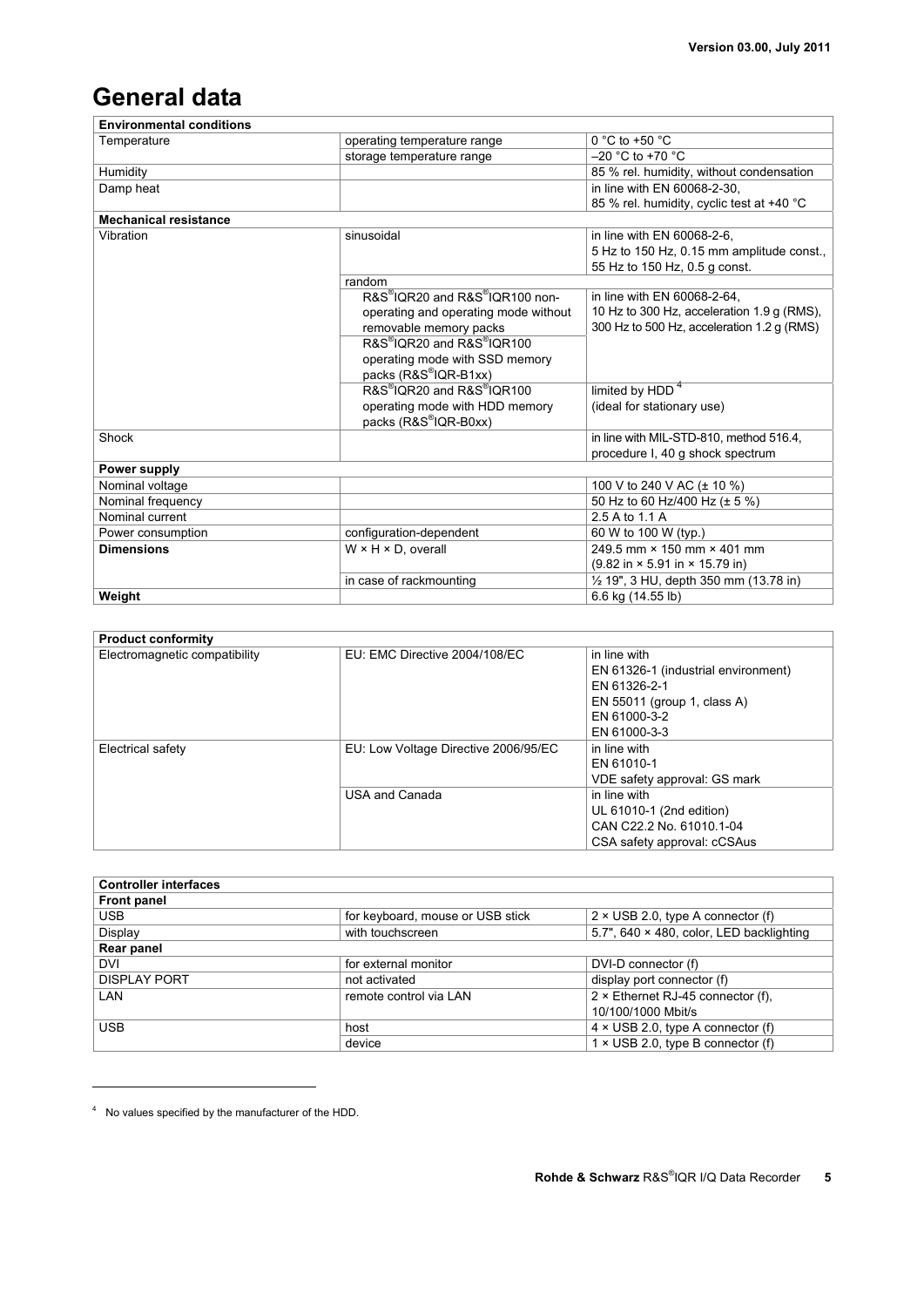<u>.</u>

# **Overview of the Rohde & Schwarz instruments that work with the R&S®IQR and list of the required options 5**

| Rohde & Schwarz instruments                    | Digital I/Q input option                     | Digital I/Q output option |  |
|------------------------------------------------|----------------------------------------------|---------------------------|--|
| Signal generation                              |                                              |                           |  |
| R&S <sup>®</sup> AMU200A <sup>5</sup>          | R&S <sup>®</sup> AMU-B17                     | R&S <sup>®</sup> AMU-B18  |  |
| baseband signal generator and fading simulator | analog/digital baseband inputs               | digital baseband output   |  |
| R&S®SMBV100A                                   | R&S <sup>®</sup> SMBV-K18                    |                           |  |
| vector signal generator                        | digital baseband connectivity                |                           |  |
| R&S <sup>®</sup> SMU200A                       | $RAS^{\otimes}$ SMU-B17                      | R&S <sup>®</sup> SMU-B18  |  |
| vector signal generator                        | analog/digital baseband inputs               | digital baseband output   |  |
| $RAS^{\circ}$ SFF                              | R&S®SFE-K80                                  |                           |  |
| broadcast tester                               | digital I/Q input interface <sup>6</sup>     |                           |  |
| R&S <sup>®</sup> SFE100                        | R&S <sup>®</sup> SFE-K80                     | —                         |  |
| test transmitter                               | digital I/Q input interface 6                |                           |  |
| $RAS^{\otimes}$ SFU                            | R&S®SFU-K80                                  |                           |  |
| broadcast test system                          | extended I/Q (analog IN, digital IN/OUT) 6,7 |                           |  |
| Signal analysis                                |                                              |                           |  |
| R&S <sup>®</sup> FSQ                           | R&S®FSQ-B17                                  |                           |  |
| signal analyzer                                | digital baseband interface <sup>8</sup>      |                           |  |
| R&S <sup>®</sup> FSV                           | R&S®FSV-B17                                  |                           |  |
| baseband signal analyzer                       | digital baseband interface                   |                           |  |
| R&S <sup>®</sup> FSVR                          | R&S <sup>®</sup> FSV-B17                     |                           |  |
| real-time spectrum analyzer                    | digital baseband interface                   |                           |  |
| RF wideband receiver/RF scanner                |                                              |                           |  |
| R&S <sup>®</sup> TSMW                          |                                              | R&S <sup>®</sup> TSMW-B1  |  |
| radio network analyzer                         |                                              | I/O hardware interface    |  |
|                                                |                                              | R&S <sup>®</sup> TSMW-K1  |  |
|                                                |                                              | I/O software license      |  |
| Digital I/O                                    |                                              |                           |  |
| R&S <sup>®</sup> EX-IQ-Box                     |                                              | included                  |  |
| digital signal interface module                |                                              |                           |  |

<sup>&</sup>lt;sup>5</sup> Compatibility as of July 2011; additional Rohde & Schwarz measuring instruments with R&S®Digital I/Q Interface on request.

 $6$  These devices contain the I/Q data interface for I/Q data transfer but no I/Q info interface.

<sup>&</sup>lt;sup>7</sup> The R&S<sup>®</sup>IQR currently does not support the I/Q output interface of this instrument.

<sup>&</sup>lt;sup>8</sup> The R&S<sup>®</sup>IQR currently does not support the I/Q input interface of this instrument.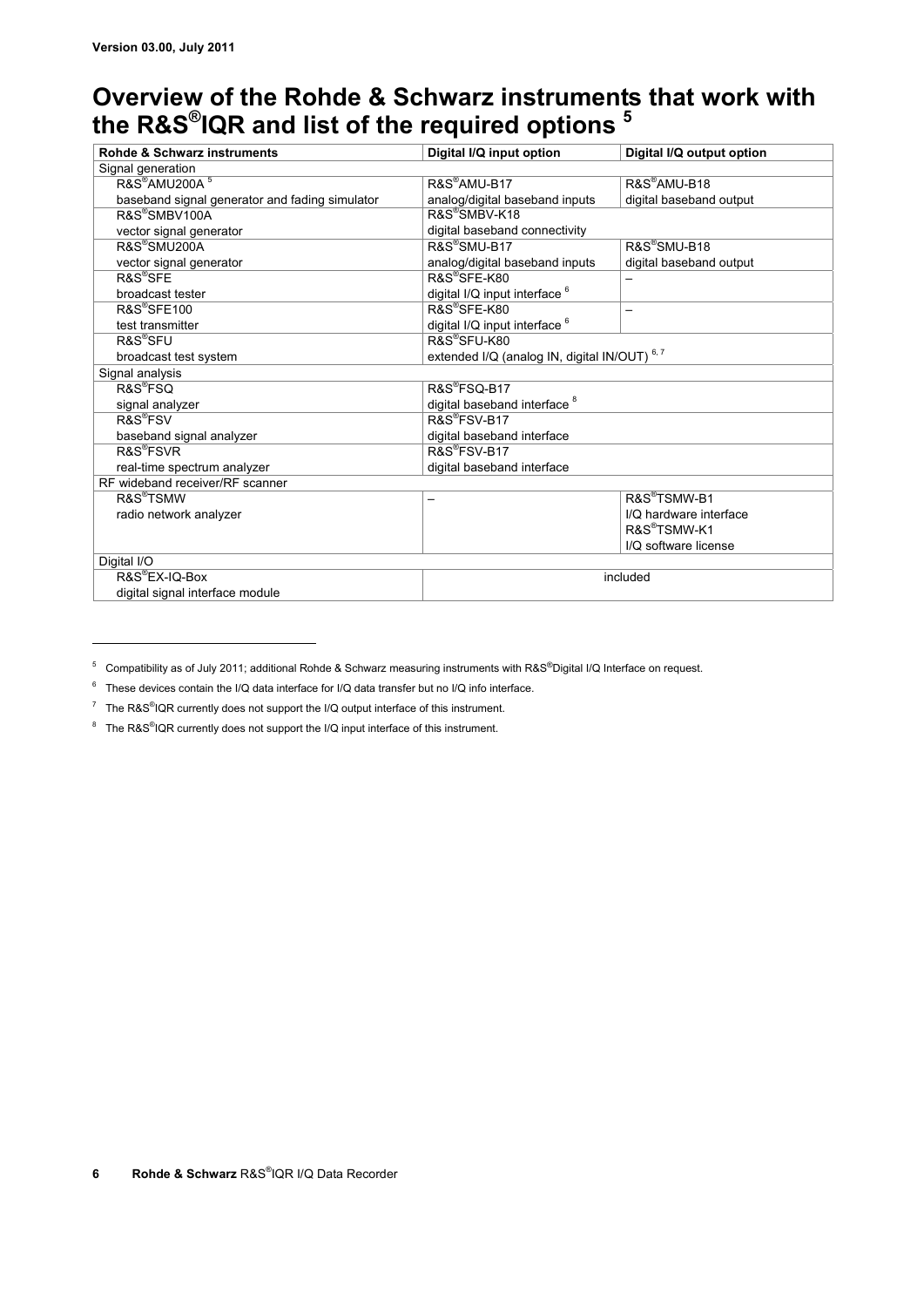# **Ordering information**

### **I/Q data recorder**

| <b>Designation</b>                                                            | <b>Type</b>                        | Order No.    |
|-------------------------------------------------------------------------------|------------------------------------|--------------|
| <b>Models</b>                                                                 |                                    |              |
| I/Q Data Recorder with touchscreen, basic (optimized for HDD memory packs)    | R&S <sup>®</sup> IOR20             | 1513.4600.02 |
| I/Q channel: $1 \times input$ , $1 \times output$                             |                                    |              |
| Sample rate: up to 20 Msample/s                                               |                                    |              |
| Data rate: up to 80 Mbyte/s                                                   |                                    |              |
| Scope of delivery:                                                            |                                    |              |
| R&S®IQR20, manual, software and documentation on CD,                          |                                    |              |
| $4 \times BNC$ cable, $1 \times I/Q$ data cable                               |                                    |              |
| I/Q Data Recorder, high speed (optimized for SSD memory packs)                | <b>R&amp;S</b> <sup>®</sup> IQR100 | 1513.4600.10 |
| I/Q channel: $1 \times input$ , $1 \times output$                             |                                    |              |
| Sample rate: up to 66 Msample/s                                               |                                    |              |
| Data rate: up to 270 Mbyte/s                                                  |                                    |              |
| Scope of delivery:                                                            |                                    |              |
| R&S <sup>®</sup> IQR100, manual, software and documentation on CD,            |                                    |              |
| $4 \times BNC$ cable, $1 \times I/Q$ data cable                               |                                    |              |
| <b>Memory pack</b> (one module is required)                                   |                                    |              |
| Hard disk drives (HDD), recommended for the R&S <sup>®</sup> IQR20            |                                    |              |
| 1 Tbyte HDD Memory Pack, up to 80 Mbyte/s                                     | R&S <sup>®</sup> IQR-B010          | 1513.4700.10 |
| High-speed and rugged solid-state disks (SSD), recommended for the R&S®IQR100 |                                    |              |
| 1 Tbyte SSD Memory Pack, up to 300 Mbyte/s                                    | R&S <sup>®</sup> IQR-B110          | 1513.4717.10 |

# **Options**

| Options for the R&S®IQR                                                                  |                           |                 |
|------------------------------------------------------------------------------------------|---------------------------|-----------------|
| Import/Export of I/Q Files via USB interface (free-of-charge update for LAN interface) 9 | R&S <sup>®</sup> IQR-K101 | 1513.5001.02    |
| GPS Data Recording on the R&S®IQR as meta data file                                      | R&S <sup>®</sup> IQR-K102 | 1513.5018.02    |
| <b>Service options</b>                                                                   |                           |                 |
| One-Year Repair Service                                                                  | R&S <sup>®</sup> RO2IOR   | please contact  |
| following the warranty period                                                            |                           | your local      |
| Two-Year Repair Service                                                                  | R&S <sup>®</sup> RO3IOR   | Rohde & Schwarz |
| following the warranty period                                                            |                           | office          |
| Four-Year Repair Service                                                                 | R&S <sup>®</sup> RO5IOR   |                 |
| following the warranty period                                                            |                           |                 |

### **Accessories**

<u>.</u>

| Accessories for the R&S®IQR                                                 |                            |              |
|-----------------------------------------------------------------------------|----------------------------|--------------|
| Cable for connecting R&S®Digital I/Q Interface                              | R&S <sup>®</sup> SMU-Z6    | 1415.0201.02 |
| 19" Adapter, design 2010 cabinet, 3, HU 1/2, two devices side by side       | R&S <sup>®</sup> ZZA-KN24  | 1175.3233.00 |
| 19" Adapter, design 2010 cabinet, 3, HU 1/2, device + dummy                 | R&S®ZZA-KN25               | 1175.3240.00 |
| Carrier Trolley with inlet for R&S®IQR and accessories                      | R&S <sup>®</sup> IOR-Z5    | 1516.4260.02 |
| Exterior dimensions ( $W \times H \times D$ ):                              |                            |              |
| 538 mm × 269 mm × 406 mm (21.20 in × 10.60 in × 16.00 in)                   |                            |              |
| GPS Module, uBlox, external antenna, PPS, USB, 4-pin serial                 | R&S <sup>®</sup> TSMX-PPS  | 1503.4850.02 |
| Accessories for R&S®IQR and R&S®TSMW                                        |                            |              |
| Carrier Trolley with inlet for R&S®IQR, R&S®TSMW and accessories            | R&S <sup>®</sup> IQR-Z6    | 1516.4360.02 |
| Exterior dimensions ( $W \times H \times D$ ):                              |                            |              |
| 625 mm × 297 mm × 500 mm (24.60 in × 11.70 in × 19.70 in)                   |                            |              |
| 19" Rack Adapter, 3 HU, for 1 × R&S®TSMW and 1 × R&S®IQR                    | R&S <sup>®</sup> IQR-Z19-T | 1513.4623.30 |
| Y Cable for two DC power supplies (R&S®IQR, R&S®TSMW) with D-Sub connectors | R&S <sup>®</sup> IOR-Z101  | 1513.4630.10 |
| R&S <sup>®</sup> TSMW AC Power Supply                                       | R&S <sup>®</sup> TSMW-Z1   | 1503.4608.02 |

# **Recommended extras for configuration**

| Compact Keyboard with integrated trackball. USB interface (US character set) | SPC-KEYB:<br>R&S | 1508.1607.02 |
|------------------------------------------------------------------------------|------------------|--------------|
| 471'<br>Monito                                                               | ™PMC3<br>R&S     | 1082.6004.12 |

 $^9$  For the time being, only R&S®TSMW, R&S®FSV, R&S®FSVR, R&S®FSQ, R&S®FSG and R&S®FMU36 data can be exported.